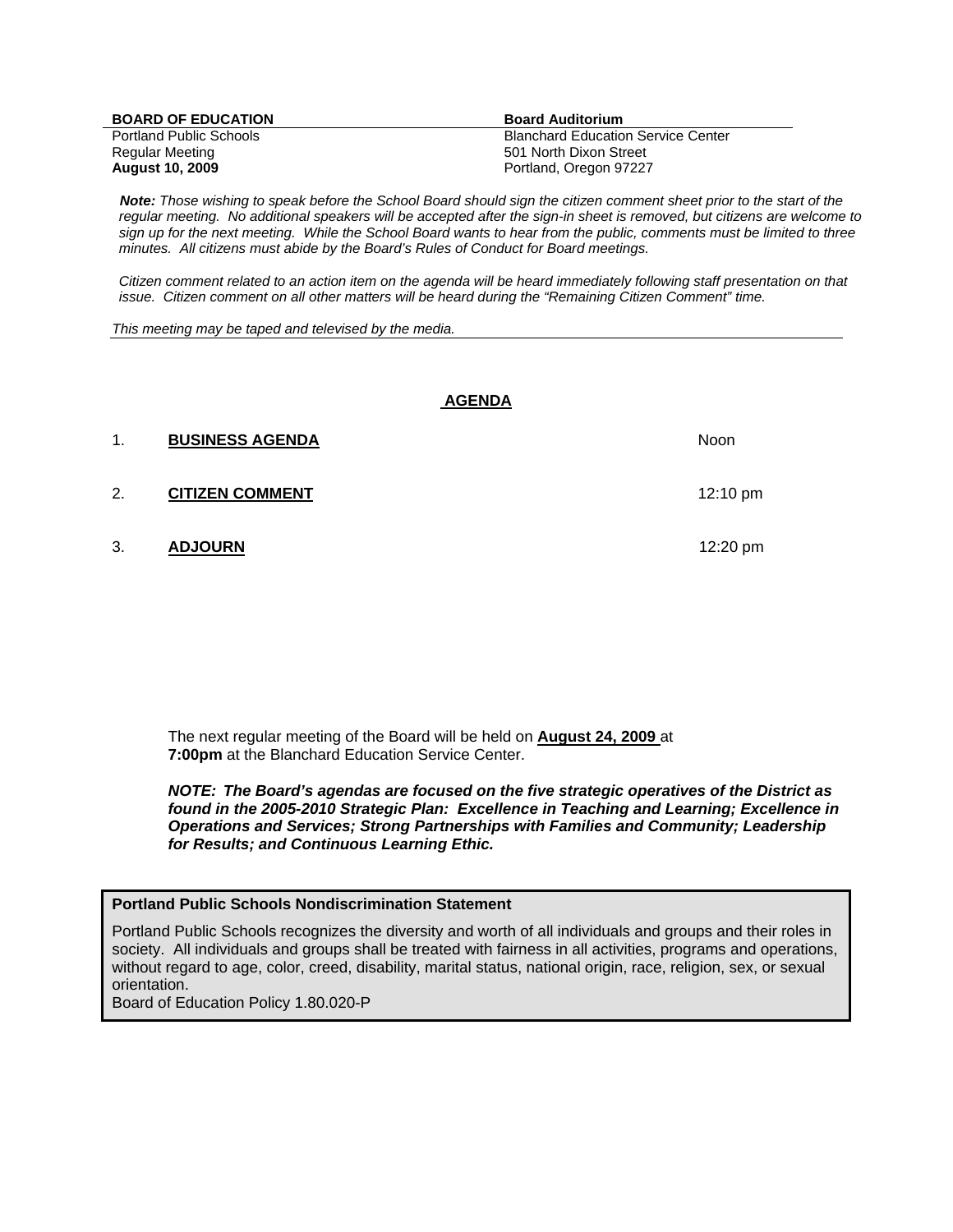# BOARD OF EDUCATION SCHOOL DISTRICT NO. 1J, MULTNOMAH COUNTY, OREGON

# INDEX TO THE AGENDA REGULAR BUSINESS MEETING

August 10, 2009

**Board Board** Action<br>Number Number Page

Purchases, Bids, Contracts

4124 Expenditure Contracts that Exceed \$25,000 Limit for Delegation of Authority..............................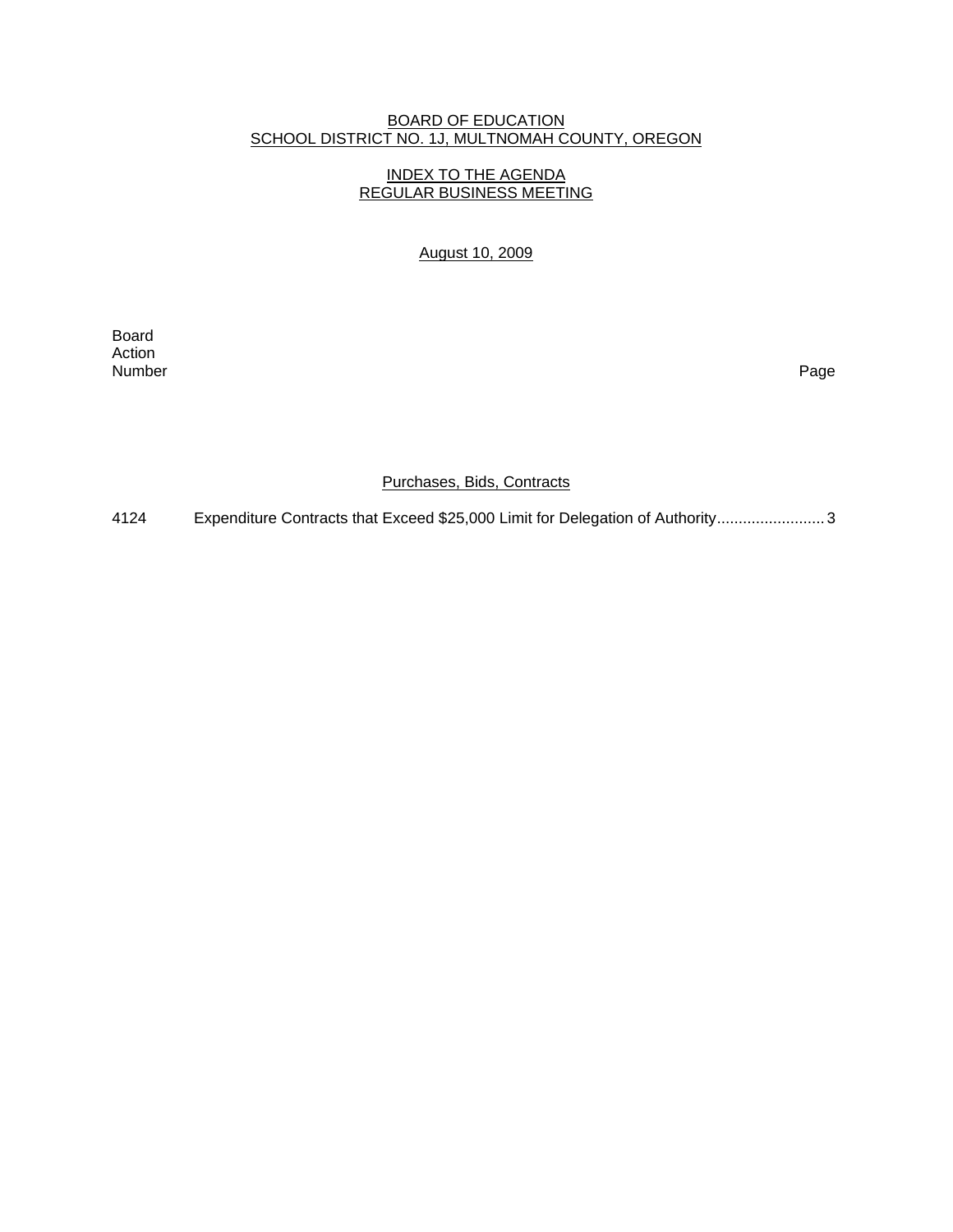# Purchases, Bids, Contracts

The Superintendent RECOMMENDS adoption of the following items:

Numbers 4124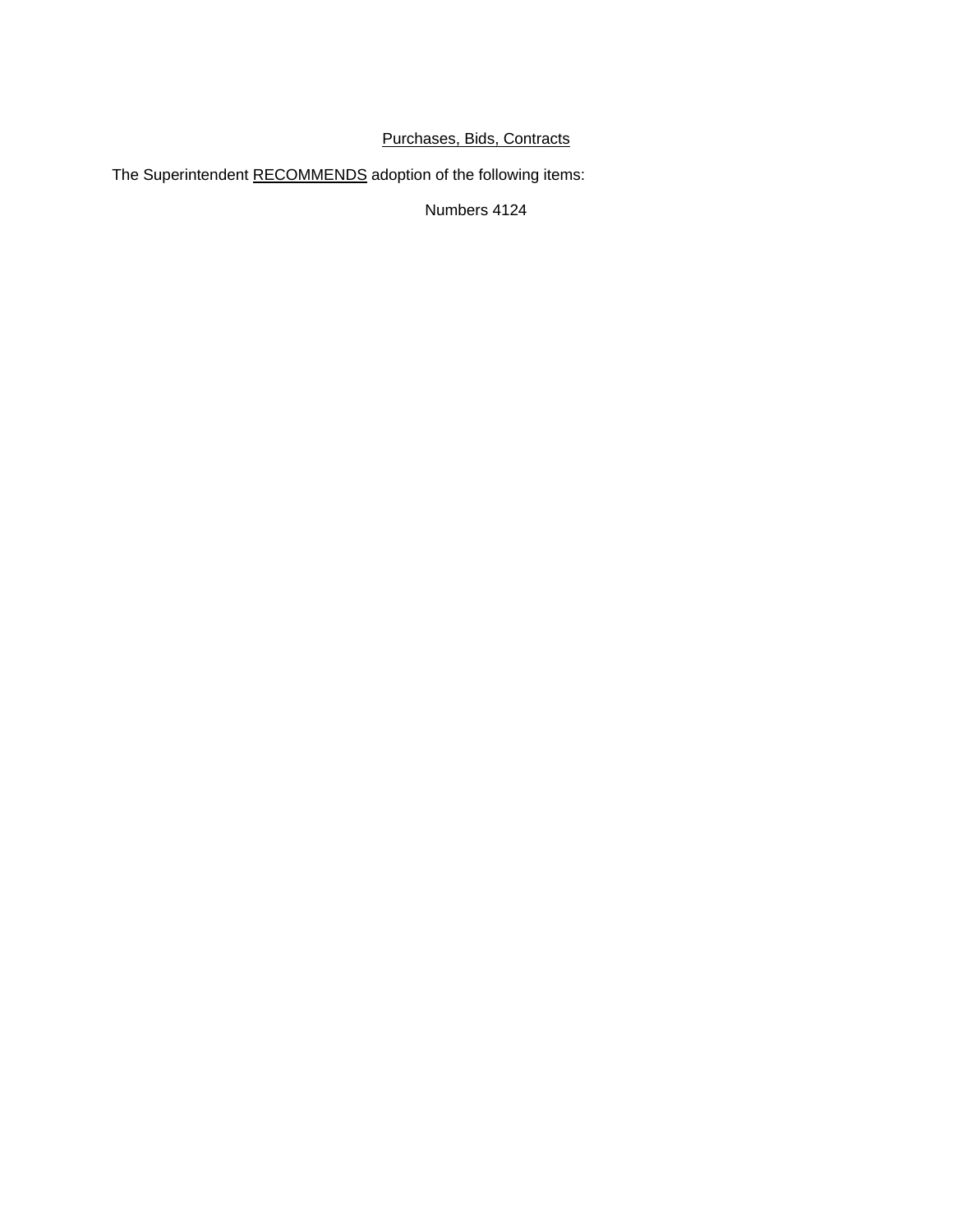### **RESOLUTION No. 4124**

#### Expenditure Contracts that Exceed \$25,000 Limit for Delegation of Authority

## **RECITAL**

Board Policy 8.90.101-P, "Contracts," requires the Board of Education ("Board") enter into contracts and approve payment for products, materials, supplies, capital outlay, equipment, and services whenever the total amount reaches \$25,000 or more annually per contractor. Contracts meeting this criterion are listed below.

#### **RESOLUTION**

The Superintendent recommends that the Board approve these contracts. The Board accepts this recommendation and by this resolution authorizes the Deputy Clerk to enter into agreements in a form approved by General Counsel for the District.

| <b>Contractor</b>                                      | <b>Contract</b><br>Term         | <b>Contract Type</b>                                      | <b>Description of</b><br><b>Services</b>                                                                                                    | Fund,<br>Department,<br><b>Grant/Project</b>   | Contract<br>Amount,<br>Payment Total* | <b>Responsible</b><br><b>Administrator</b> |
|--------------------------------------------------------|---------------------------------|-----------------------------------------------------------|---------------------------------------------------------------------------------------------------------------------------------------------|------------------------------------------------|---------------------------------------|--------------------------------------------|
| Open Meadow<br>Alternative<br>Schools, Inc.            | 07/01/09<br>through<br>06/30/10 | Personal /<br>Professional<br><b>Services</b><br>PS 56907 | Roosevelt 9-12,<br>Madison 9-12, and<br>Marshall 9-12:<br>Administer summer<br>school programming.                                          | <b>Fund 101</b><br>Dept. 5428                  | \$792,234<br>\$285,069                | T. Hunter                                  |
| Apple<br>Computers,<br>Inc.                            | 07/17/09                        | Purchase Order<br>PO 85652                                | District-wide: (255) 13-<br>inch MacBooks for K-8<br>mobile labs; (45) 13"<br>MacBooks for<br>distribution by<br>Information<br>Technology. | <b>Fund 407</b><br>Dept. 5581<br>Project A1002 | \$269.400<br>\$101,173                | N. Jwayad                                  |
| Mountain<br><b>States</b><br>Networking                | 07/29/09                        | Purchase Order<br>PO 85915                                | District-wide:<br><b>Replacement PIX</b><br>firewall to protect<br>District network.                                                        | <b>Fund 101</b><br>Dept. 5581                  | \$25,158<br>\$592,016                 | N. Jwayad                                  |
| Oregon<br>Armored<br>Service, Inc.                     | 07/28/09                        | Purchase Order<br>PO 85889                                | BESC: Armored car<br>service for Finance<br>Department.                                                                                     | <b>Fund 101</b><br>Dept. 5528                  | \$32,465<br>\$1,783                   | C. Kirby                                   |
| Dr. Kirk Wolfe                                         | 07/01/09<br>through<br>06/30/10 | Personal /<br>Professional<br><b>Services</b><br>PS 56925 | District-wide:<br>Psychiatric services.                                                                                                     | <b>Fund 101</b><br>Dept. 5414                  | \$40,000<br>N/A                       | J. Mabbott                                 |
| Dr. Barbara<br><b>Baker</b>                            | 07/01/09<br>through<br>06/30/10 | Personal /<br>Professional<br><b>Services</b><br>PS 56926 | District-wide:<br>Psychiatric services.                                                                                                     | <b>Fund 101</b><br>Dept. 5414                  | \$60,000<br>N/A                       | J. Mabbott                                 |
| To be<br>determined-<br>based on<br>quotes<br>received | 06/30/09<br>through<br>12/31/09 | Construction<br><b>Services</b>                           | Grant 9-12:<br><b>Construction for ADA</b><br>upgrades on the 2 <sup>nd</sup><br>floor.                                                     | <b>Fund 191</b><br>Dept 5597<br>Project F0125  | \$35,000<br>N/A                       | <b>B.</b> Winchester                       |
| Jaeger &<br>Erwert<br>General<br>Contractors           | 08/03/09<br>through<br>12/31/09 | Construction<br>Services<br>C 56929                       | Beach PK-8, King PK-<br>8, and James John K-5:<br>Install new owner<br>furnished Dishwashers                                                | <b>Fund 205</b><br>Dept 5570<br>Grant G1043    | \$18,000<br>N/A                       | <b>B.</b> Winchester                       |

## **NEW CONTRACTS**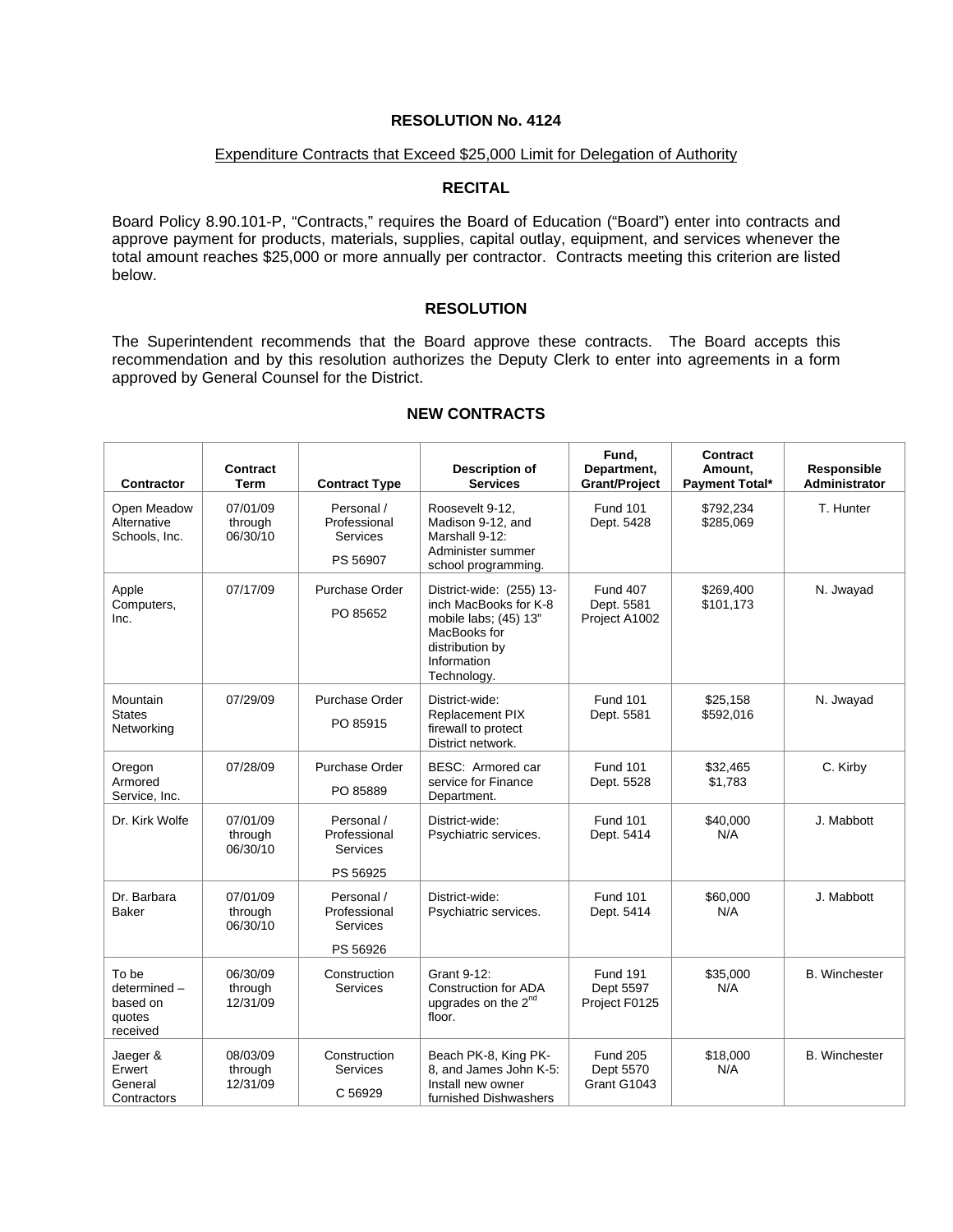| Barran       | 07/01/09            | Legal Services | District-wide: Legal | <b>Fund 101</b> | \$115,000 | Patterson |
|--------------|---------------------|----------------|----------------------|-----------------|-----------|-----------|
| Liebman, LLP | through<br>06/30/10 | ∟S 56883       | services.            | Dept. 5528      | \$9,687   |           |

# **AMENDMENTS TO EXISTING CONTRACTS**

| Contractor                                   | <b>Amendment</b><br><b>Term</b> | <b>Contract Type</b>                                               | Description of<br><b>Services</b>                                                                                                                                                                        | Fund.<br>Department,<br><b>Grant/Project</b> | <b>Amendment</b><br>Amount.<br><b>Contract Total.</b><br><b>Payment Total*</b> | Responsible<br>Administrator |
|----------------------------------------------|---------------------------------|--------------------------------------------------------------------|----------------------------------------------------------------------------------------------------------------------------------------------------------------------------------------------------------|----------------------------------------------|--------------------------------------------------------------------------------|------------------------------|
| Educational<br>Services<br>Group             | 07/01/09<br>through<br>06/30/10 | Personal /<br>Professional<br>Services<br>PS 56605<br>Amendment 1  | District-wide: Revise<br>date for delivery of<br>Program Report;<br>increase trainings and<br>meetings for staff,<br>Board and community;<br>and facilitate leadership<br>training for new<br>department | <b>Fund 299</b><br>Dept. 5414<br>Grant S0085 | \$10,500<br>\$28,500<br>N/A                                                    | J. Mabbott                   |
| Simplex<br>Grinnell, Ltd.                    | 07/01/09<br>through<br>06/30/10 | <b>General Services</b><br>GS 51873<br>Amendment 13                | District-wide: One-year<br>extension for<br>assessment.<br>certification,<br>replacement and<br>general services on fire<br>extinguishers.                                                               | <b>Fund 101</b><br>Dept. 5593                | \$40,000<br>\$389,438<br>\$11,461                                              | <b>B.</b> Winchester         |
| Metropolitan<br>Steam<br>Cleaning            | 07/01/09<br>through<br>06/30/10 | Personal /<br>Professional<br>Services<br>PS 53093<br>Amendment 11 | District-wide: One-year<br>extension for cleaning<br>kitchen hood vents and<br>ducts.                                                                                                                    | <b>Fund 101</b><br>Dept. 5593                | \$7,000<br>\$55,445<br>\$4,010                                                 | <b>B.</b> Winchester         |
| Jaeger &<br>Erwert<br>General<br>Contractors | 07/31/09<br>through<br>12/31/09 | Construction<br>Contract<br>C 56785<br>Change Order 1              | Jefferson 9-12, Lent K-<br>8, and Sitton K-5: Install<br>new Dishwashers -<br>counter work                                                                                                               | <b>Fund 205</b><br>Dept 5570<br>Grant G1043  | \$2,230<br>\$21,165<br>N/A                                                     | <b>B.</b> Winchester         |

# **INTERGOVERNMENTAL AGREEMENTS ("IGAS")**

| Contractor                       | Contract<br>Term                | <b>Contract Type</b>     | Description of<br><b>Services</b>                                                                                   | Fund,<br>Department,<br><b>Grant/Project</b> | Contract<br>Amount | Responsible<br><b>Administrator</b> |
|----------------------------------|---------------------------------|--------------------------|---------------------------------------------------------------------------------------------------------------------|----------------------------------------------|--------------------|-------------------------------------|
| Portland<br>Community<br>College | 10/01/09<br>through<br>09/30/10 | IGA 55484<br>Amendment 2 | District-wide: One-year<br>extension to support<br>the Middle College Dual<br>Enrollment Partnership.               | <b>Fund 101</b><br>Dept. 5484                | \$150,000          | T. Hunter                           |
| Multnomah<br>County              | 07/01/09<br>through<br>06/30/10 | IGA 54766<br>Amendment 3 | District-wide: One-year<br>extension for Delayed<br><b>Expulsion School</b><br><b>Counseling Center</b><br>Program. | <b>Fund 101</b><br>Dept. 5424                | \$75,000           | J. Mabbott                          |
| Multnomah<br>County              | 07/01/09<br>through<br>06/30/12 | IGA 55195<br>Amendment 2 | District-wide: One-year<br>extension for Major<br>Suspension Program.                                               | <b>Fund 101</b><br>Dept. 5424                | \$75,000           | J. Mabbott                          |